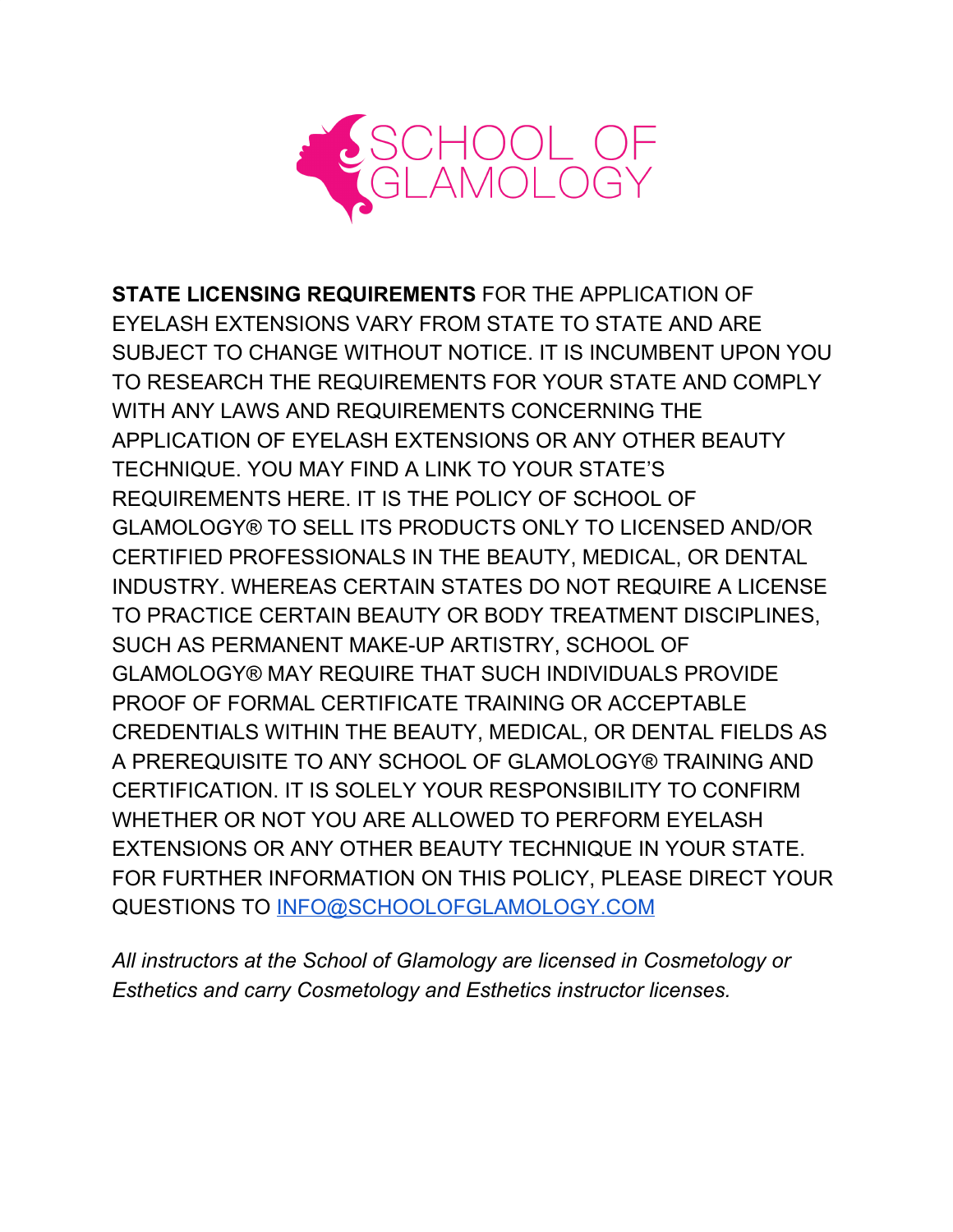## **Classic Eyelash Extension State Regulations**

| <b>State</b>            | Regulations                                                                     | <b>Web Site</b>                  |
|-------------------------|---------------------------------------------------------------------------------|----------------------------------|
| A                       |                                                                                 |                                  |
| Alabama                 | No Regulations                                                                  | http://aboc.state.al.us          |
| Alaska                  | Hairdressers, Estheticians, Medical License                                     | https://www.commerce.alaska.gov/ |
| Arizona                 | Cosmetologist, Aesthetician                                                     | http://boc.az.gov                |
| Arkansas                | Cosmetologist, Aestheticians, Barber, medical<br>license in a medical facility. | http://healthy.arkansas.gov      |
| $\mathsf C$             |                                                                                 |                                  |
| California              | Cosmetologist, Esthetician, those working under<br>physicians.                  | http://eginfo.ca.gov             |
| Colorado                | Cosmetologist, Esthetician                                                      | http://cdn.colorado.gov          |
| Connecticut             | No Regulations                                                                  | http://ct.gov                    |
| $\mathbb D$             |                                                                                 |                                  |
| Delaware                | No Regulations                                                                  | http://delcode.delaware.gov      |
| District of<br>Columbia | Cosmetologist, Esthetician, Medical License                                     | http://dcregs.dc.gov             |
| F                       |                                                                                 |                                  |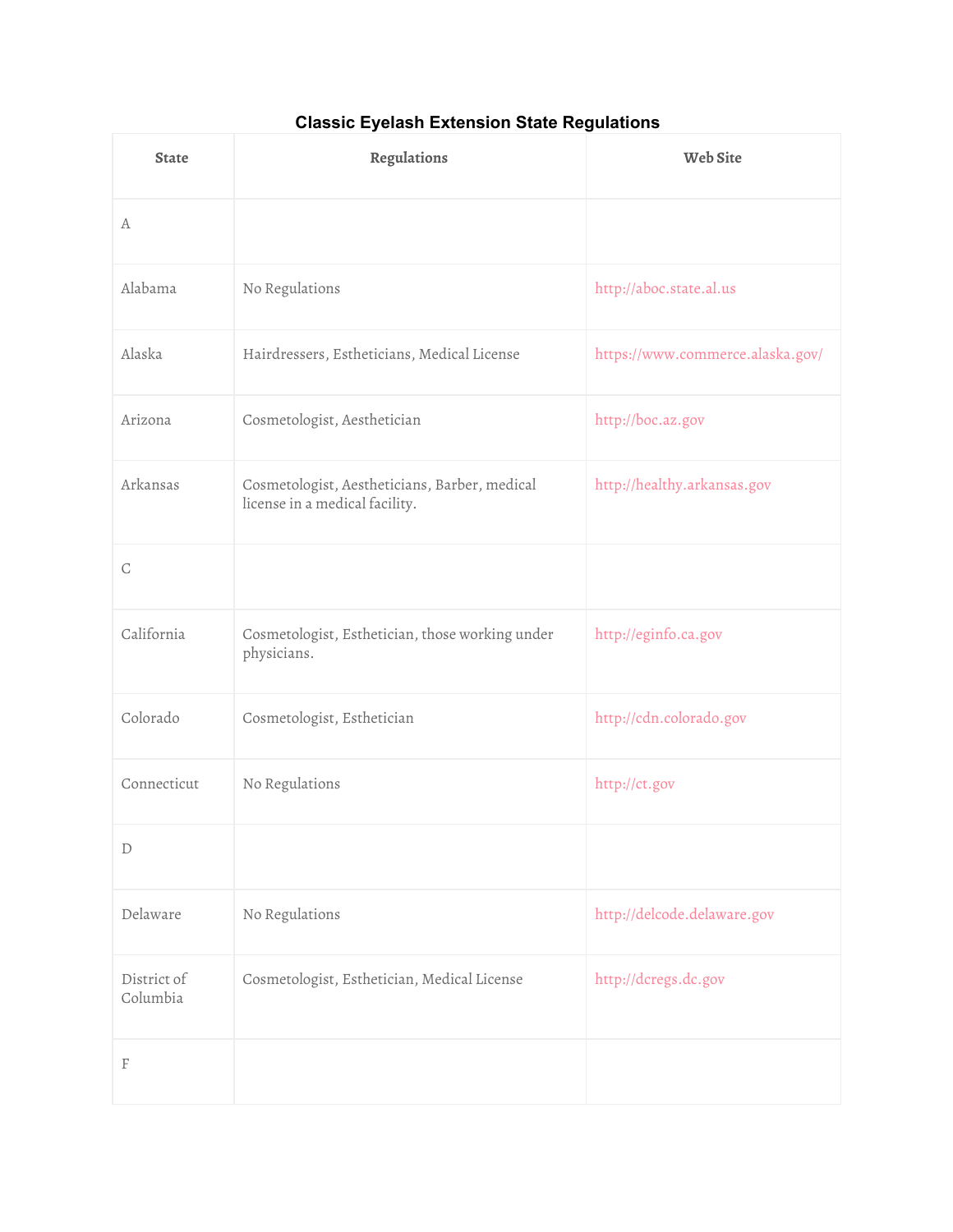| Florida  | Cosmetologist, Esthetician, Full Specialist, Facial<br>Specialist, Medical License | http://myfloridalicense.com |
|----------|------------------------------------------------------------------------------------|-----------------------------|
| G        |                                                                                    |                             |
| Georgia  | Master Cosmetologist, Esthetician, medical license<br>in medical facility          | http://sos.ga.gov           |
| Н        |                                                                                    |                             |
| Hawaii   | Cosmetologist, Esthetician, Barber                                                 | http://hawaii.gov           |
| I        |                                                                                    |                             |
| Idaho    | No Regulations                                                                     | http://ibol.idaho.gov       |
| Illinois | Cosmetologist, Esthetician                                                         | http://ilga.gov             |
| Indiana  | Cosmetologist, Esthetician                                                         | http://.in.gov              |
| Iowa     | Cosmetologist, Esthetician, Must be performed in<br>licensed salon                 | http://law.justia.com       |
| $\rm K$  |                                                                                    |                             |
| Kansas   | Cosmetologist, Esthetician                                                         | http://accesskansas.org     |
| Kentucky | Cosmetologist, Esthetician                                                         | http://lrc.ky.gov           |
| L        |                                                                                    |                             |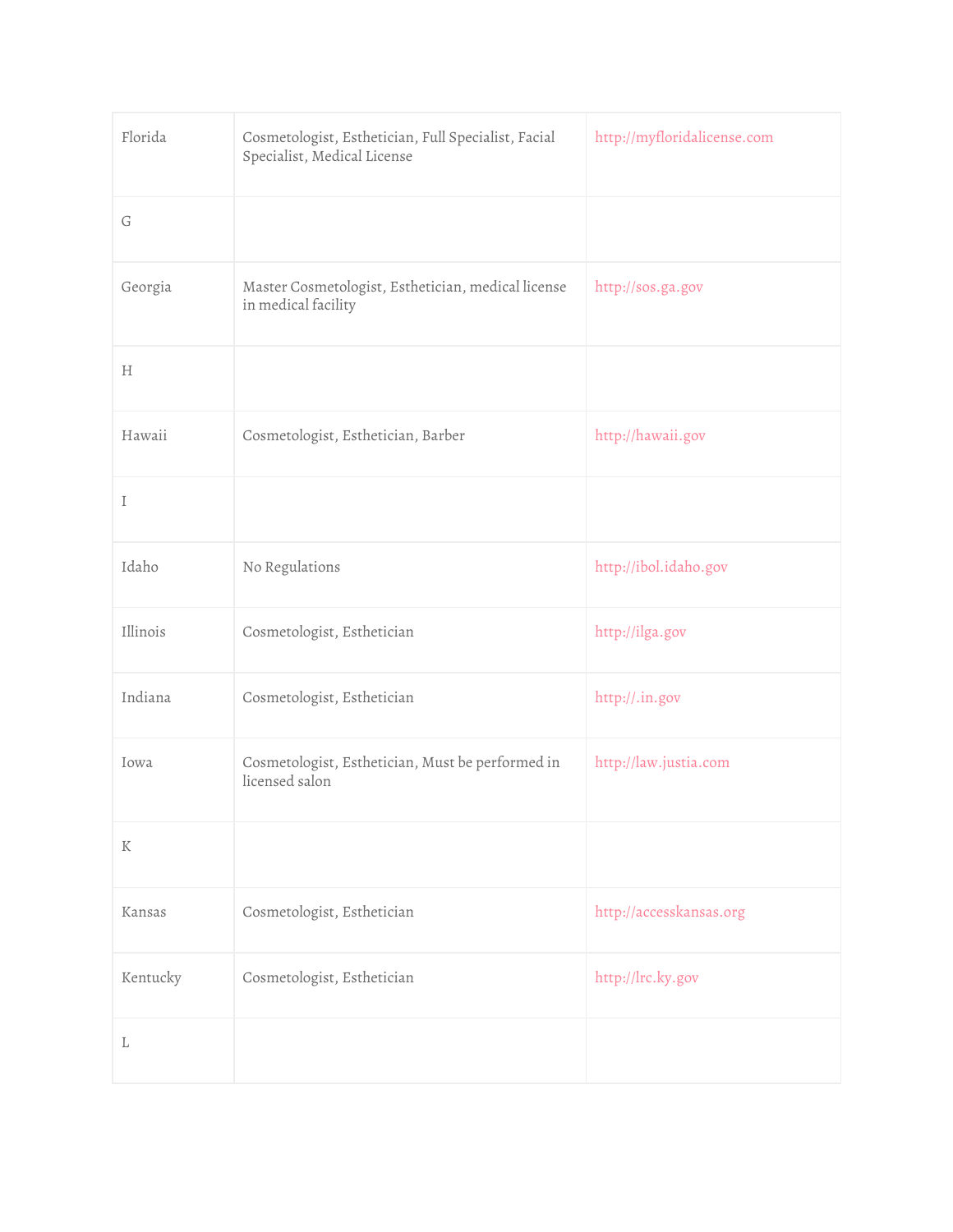| Louisiana               | Cosmetologist, Esthetician  | http://lsbc.louisiana.gov     |
|-------------------------|-----------------------------|-------------------------------|
| М                       |                             |                               |
| Maine                   | Cosmetologist, Aesthetician | http://mainelegislature.org   |
| Maryland                | No Regulations              | http://dlslibrary.state.md.us |
| Massachusetts           | Cosmetologist, Esthetician  | http://malegislature.gov      |
| Michigan                | Cosmetologist, Esthetician  | http://legislature.mi.gov     |
| Minnesota               | Cosmetologist/Esthetician   | https://mn.gov/elicense/      |
| Mississippi             | Cosmetologist, Esthetician  | http://msbc.state.ms.us       |
| Missouri                | No Regulations              | http://pr.mo.gov              |
| Montana                 | Cosmetologist, Esthetician  | http://leg.mt.gov             |
| N                       |                             |                               |
| Nebraska                | Cosmetologist, Esthetician  | http://dhhs.ne.gov            |
| Nevada                  | Cosmetologist, Aesthetician | http://leg.state.nv.us        |
| <b>New</b><br>Hampshire | Cosmetologist, Esthetician  | http://gencourt.state.nh.us   |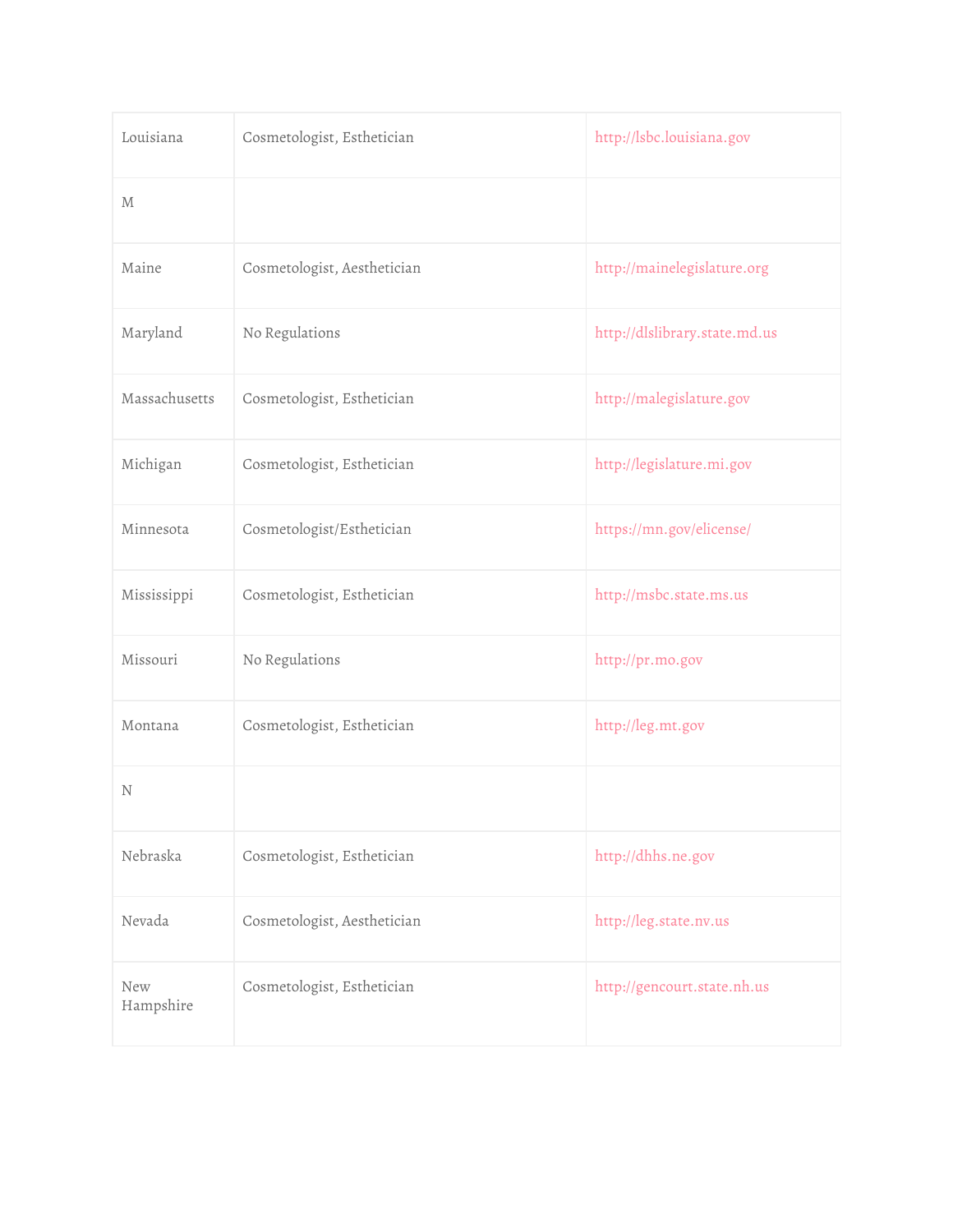| New Jersey     | Cosmetologist (must be working in a salon). Medical<br>license under a doctor | http://www.njconsumeraffairs.gov/ |
|----------------|-------------------------------------------------------------------------------|-----------------------------------|
| New Mexico     | Esthetician                                                                   | http://www.rld.state.nm.us/       |
| New York       | Cosmetologist, Esthetician                                                    | http://dos.ny.gov                 |
| North Carolina | Cosmetologist, Esthetician                                                    | http://ncga.state.nc.us           |
| North Dakota   | Cosmetologist, Esthetician                                                    | http://legis.nd.gov               |
| $\circ$        |                                                                               |                                   |
| Ohio           | Cosmetologist or Esthetician                                                  | http://codes.ohio.gov             |
| Oklahoma       | Cosmetologist, Esthetician                                                    | http://ok.gov                     |
| Oregon         | Cosmetologist, Esthetician, Medical License                                   | http://www.oregon.gov/oha/        |
| ${\bf P}$      |                                                                               |                                   |
| Pennsylvania   | Cosmetologist, Esthetician                                                    | http://dos.state.pa.us            |
| R              |                                                                               |                                   |
| Rhode Island   | Cosmetologist, Esthetician                                                    | http://health.ri.gov              |
| S              |                                                                               |                                   |
| South Carolina | Cosmetologist, Esthetician                                                    | http://scstatehouse.gov           |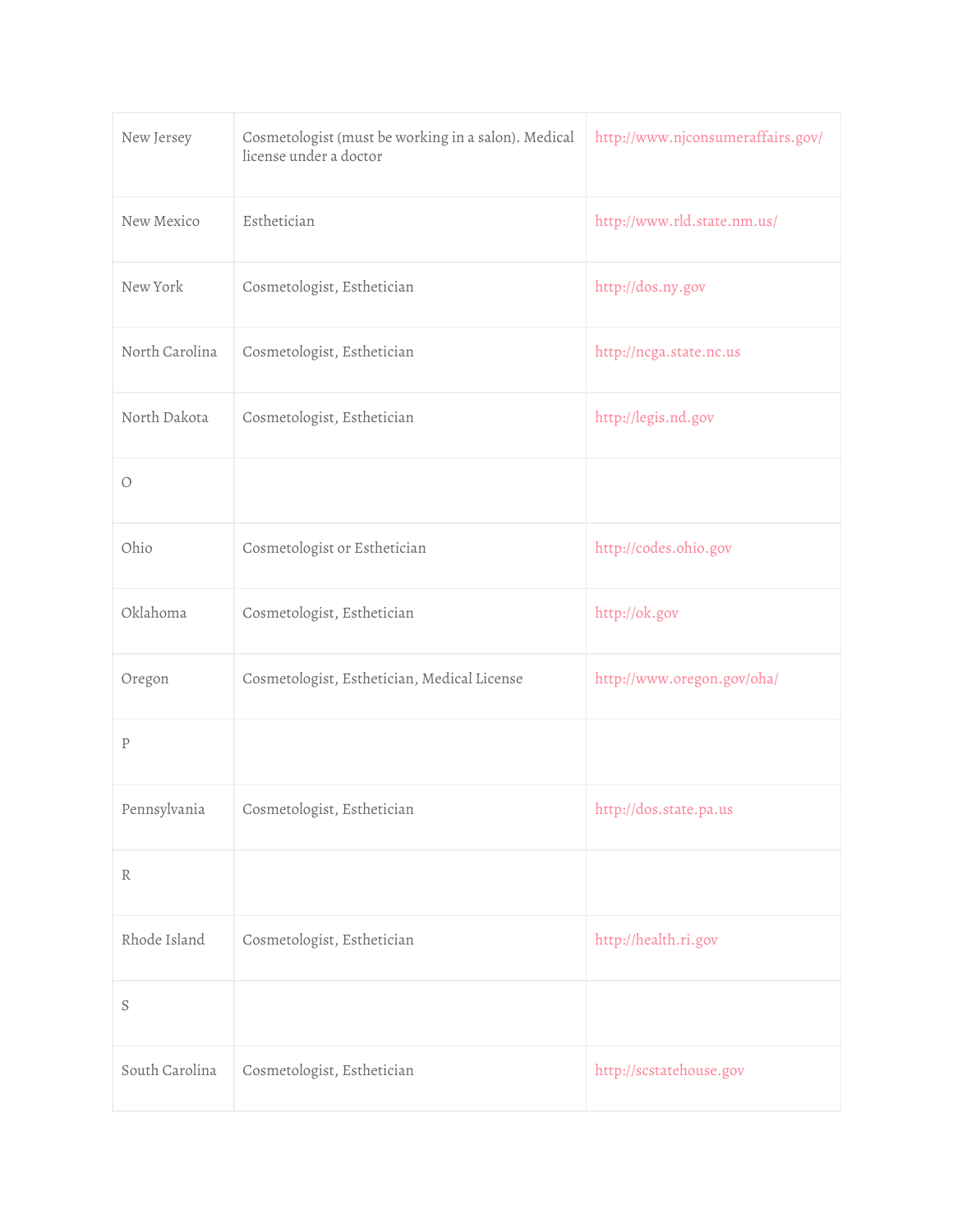| South Dakota          | Cosmetologist, Esthetician, Must be performed in a<br>licensed salon | http://legis.sd.gov              |
|-----------------------|----------------------------------------------------------------------|----------------------------------|
| $\mathbf T$           |                                                                      |                                  |
| Tennessee             | Cosmetologist, Aesthetician                                          | http://lexisnexis.com            |
| Texas                 | Cosmetologist, Esthetician, or Eyelash Extension<br>Specialist       | http://tdlr.texas.gov            |
| U                     |                                                                      |                                  |
| Utah                  | Cosmetologist, Barber, Esthetician                                   | https://le.utah.gov/             |
| $\boldsymbol{\nabla}$ |                                                                      |                                  |
| Vermont               | Cosmetology, Esthetician                                             | https://legislature.vermont.gov/ |
| Virginia              | Esthetician, Cosmetologist                                           | http://www.dpor.virginia.gov/    |
| W                     |                                                                      |                                  |
| Washington            | Cosmetologists, Esthetician                                          | http://app.leg.wa.gov            |
| West Virginia         | Cosmetologists, Esthetician                                          | http://wvbbc.com                 |
| Wisconsin             | No Regulations                                                       | http://wisconsin.gov             |
| Wyoming               | Cosmetologists, Esthetician                                          | http://cosmetology.wy.gov        |